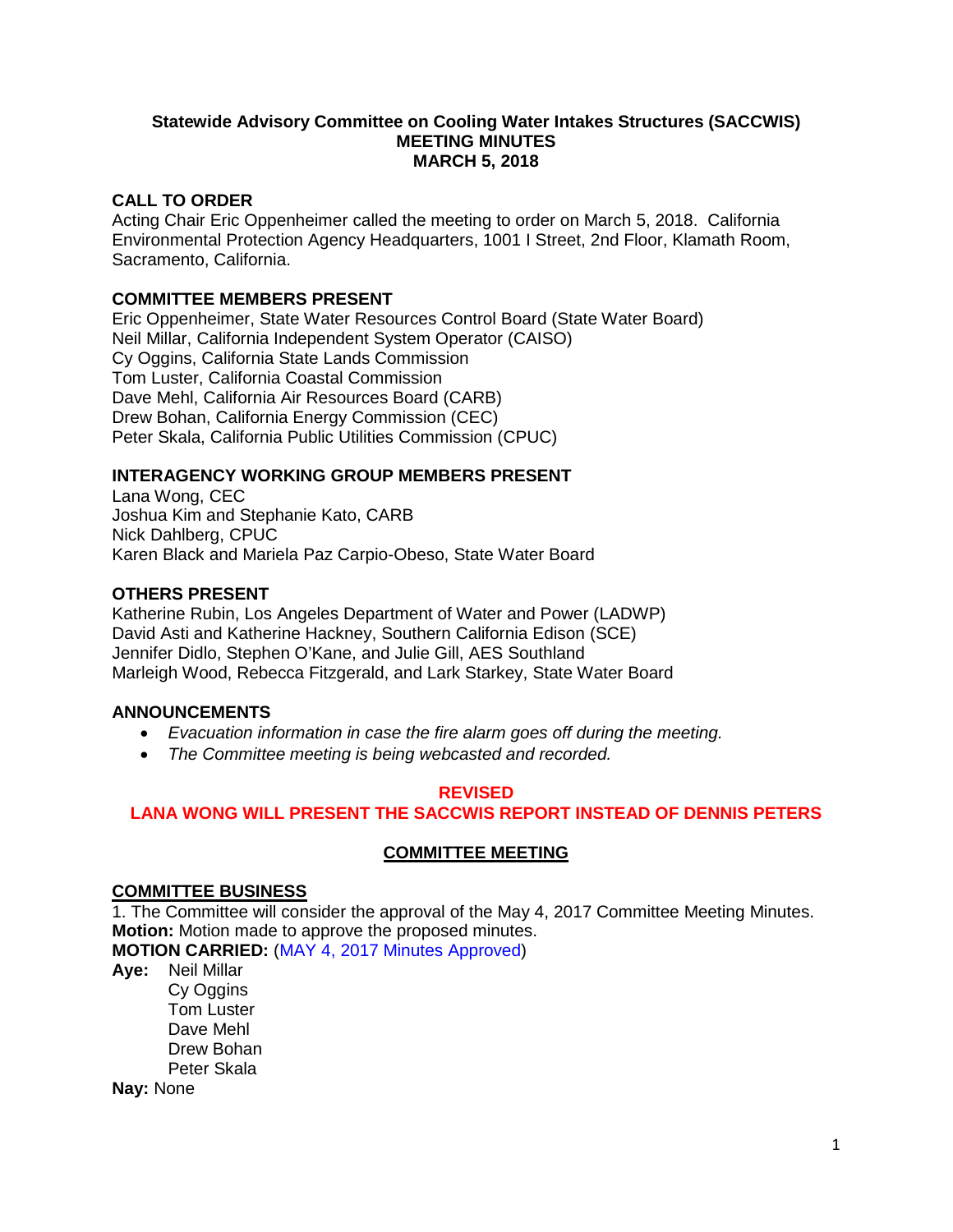### **PRESENTATION OF DRAFT 2018 SACCWIS REPORT**

 *Lana Wong, CEC, made the presentation of the 2018 DRAFT SACCWIS Report to the Committee.*

## **COMMITTEE MEMBER COMMENTS**

*Include language in the Ormond Beach section of the 2018 SACCWIS Report, reflecting the most recent information about a proposed early retirement date for the Ormond Beach facility, suggested by Rebecca Fitzgerald, State Water Board.* 

#### **PRESENTATION OF THE LADWP 2017 GRID RELIABILITY REPORT**

 *Katherine Rubin, LADWP, made the presentation of the 2017 Grid Reliability Report to the Committee.* 

#### **COMMITTEE MEMBER COMMENTS**

*None*

**PRESENTATION OF THE CAISO 2018 RELIABILITY REPORT**

*Update given by Lana Wong, CEC, and Neil Millar, CAISO.* 

### **COMMITTEE MEMBER COMMENTS**

*None*

#### **CONSIDERATION OF DRAFT 2018 SACCWIS REPORT TO THE STATE WATER BOARD**

**Motion:** Motion made to approve the 2018 SACCWIS Report with included language suggested for the Ormond Beach section.

**MOTION CARRIED:** (Final 2018 SACCWIS Report Approved)

**Aye:** Neil Millar Cy Oggins Tom Luster Dave Mehl Drew Bohan Peter Skala

**Nay:** None

#### **DESIGNATION OF A SACCWIS MEMBER TO PRESENT THE 2018 SACCWIS REPORT TO THE STATE WATER BAORD**

 *Drew Bohan, CEC, volunteered to present the 2018 SACCWIS Report to the State Water Board.* 

**Motion:** Motion made for Drew Bohan to represent the SACCWIS at the State Water Board meeting.

## **MOTION CARRIED**

**Aye:** Neil Millar Cy Oggins Tom Luster Dave Mehl Drew Bohan Peter Skala **Nay:** None